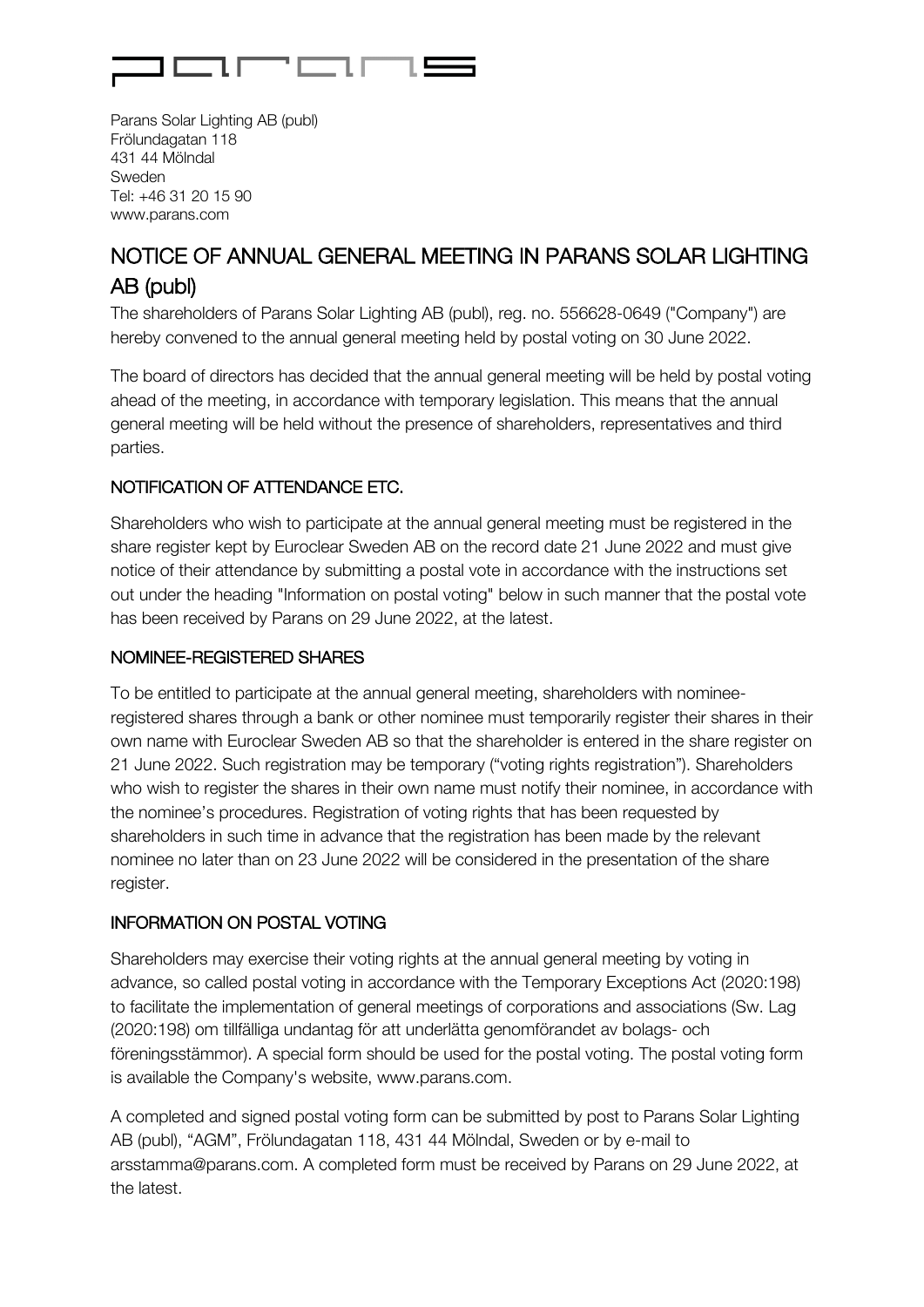

The shareholder may not provide any other instructions than to select one of the response options by each item listed in the postal voting form. If the shareholder has provided the form with special instructions or conditions, or changed or made additions to the printed text, the postal vote is invalid. Further instructions can be found in the postal voting form.

In the postal voting form, the shareholders may request that a resolution on one or several of the matters on the proposed agenda below should be deferred to a so-called continued general meeting, which cannot be conducted solely by way of advance voting. Such continued general meeting shall take place if the general meeting so resolves, or if shareholders with at least one tenth of all shares in the company so request.

If a shareholder submits its postal vote by proxy, a written and dated power of attorney signed by the shareholder must be attached to the postal voting form. Power of attorney forms are available on the Company's website, www.parans.com. If the shareholder is a legal entity, a registration certificate or another authorization document must be attached to the form.

## PROPOSED AGENDA

- 1. Opening of the meeting
- 2. Appointment of the chairman for the meeting
- 3. Preparation and approval of the voting register
- 4. Election of one or two persons to approve the minutes
- 5. Examination of whether the meeting has been duly convened
- 6. Approval of the agenda
- 7. Presentation of annual report and the auditor's report
- 8. Resolution on
	- a. adopting the profit and loss statement and the balance sheet
	- b. allocation of the company's profit or loss according to the adopted balance sheet and
	- c. discharge from liability for the directors of the board and the CEO
- 9. Resolution on remuneration to the board of directors and the auditors
- 10. Election of board of directors and auditor
- 11. Closing of the meeting

# PROPOSALS FOR RESOLUTIONS

Appointment of the chairman for the meeting (item 2) It is proposed that Bo P Löfgren is elected chairman of the annual general meeting.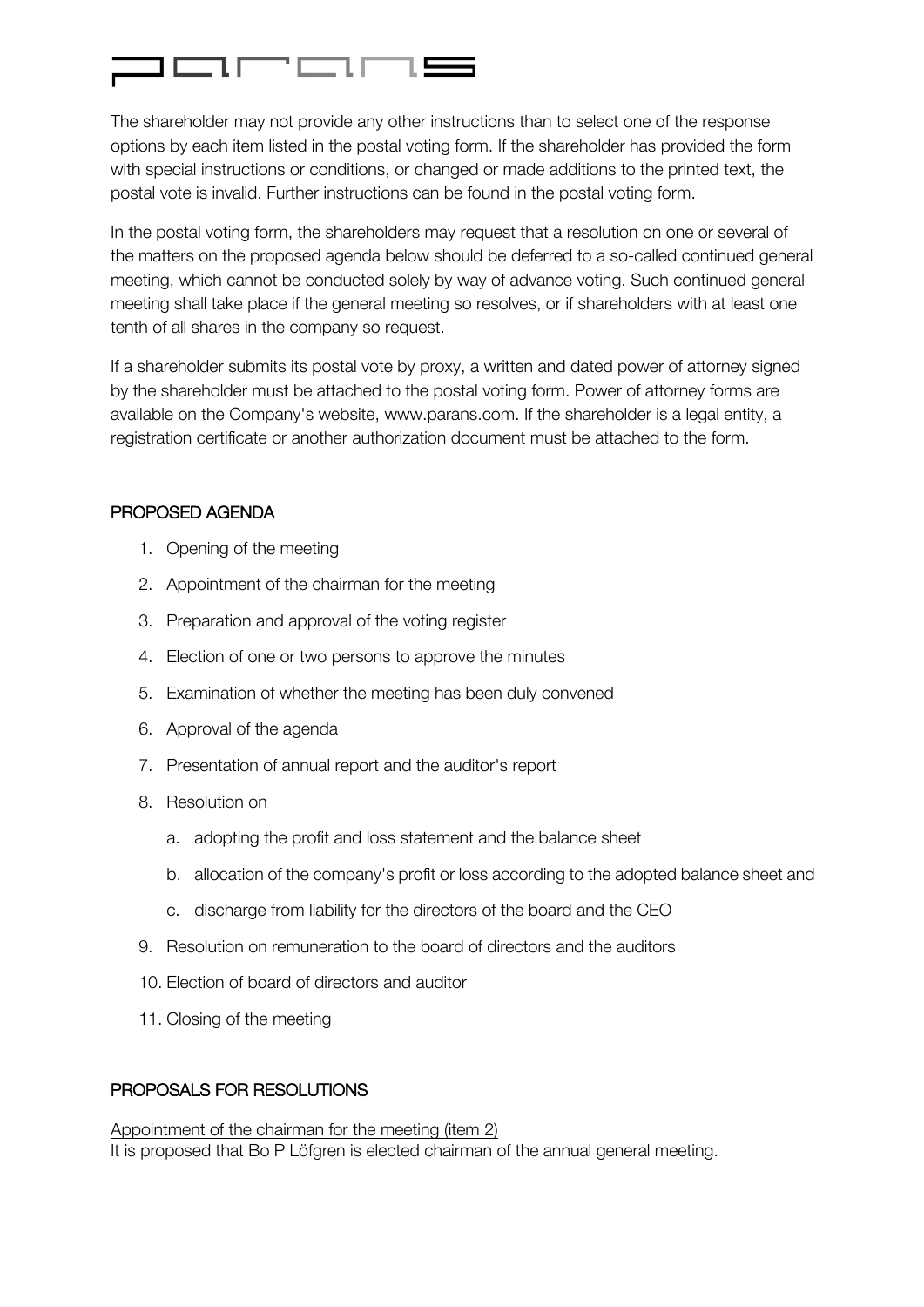

#### Preparation and approval of the voting register (item 3)

The board of directors proposes that the annual general meeting approves the voting register drawn up based on the share register and postal votes received in due order, which has been verified and approved by the person approving the minutes.

#### Election of one or two persons to approve the minutes (item 4)

It is proposed that Anders Koritz is elected to approve the minutes, or if this person is unable to attend, a person that the chairman of the meeting instructs. The assignment to approve the minutes also includes checking the voting register and that the received postal votes are recorded correctly in the minutes of the meeting.

Examination of whether the meeting has been duly convened (item 5)

The board of directors proposes that the annual general meeting approves that it has been duly convened.

Approval of the agenda (item 6) The board of directors proposes that the annual general meeting approves the proposed agenda.

## Adopting the profit and loss statement and the balance sheet (item 8a)

The board of directors proposes that the profit and loss statement and the balance sheet are adopted.

Decision on the allocation of the company's profit (item 8b) The board of directors proposes that the profit for the year is set off against the share premium fond and is balanced in the new account in accordance with the proposal in the annual report

Discharge from liability for the directors of the board and the CEO (item 8c) It is proposed that the Board of Directors and the CEOs are discharged from liability.

Resolution on remuneration to the board of directors and the auditors (item 9) The election committee proposes that the remuneration should be reduced by 50% compared to the previous year, i.e. that remuneration of SEK 86,400 shall be paid to the chairman of the board of directors and that remuneration of SEK 57,600 shall be paid to each of the other directors of the board and also that remuneration to the auditors shall be paid according to current approved account.

#### Election of board of directors and auditor (item 10)

The election committee proposes re-election of Xiqing (Fred) Sun (chairman of the board), Maggie Mei Jie and Fredrik Mårtensson as board members. The committee also proposes new election of Yazhou Ruan.

Moore KLN AB is proposed as auditing company with Charlotta Billing as principal auditor.

#### DOCUMENTS

for the financial year 2021.

The annual report and auditor's report are available at the Company (address above) and on the Company's website, www.parans.com, and complete proposals for resolutions and other documents that shall be available before the general meeting will be made available in the same manner not less than three weeks before the annual general meeting. The aforementioned